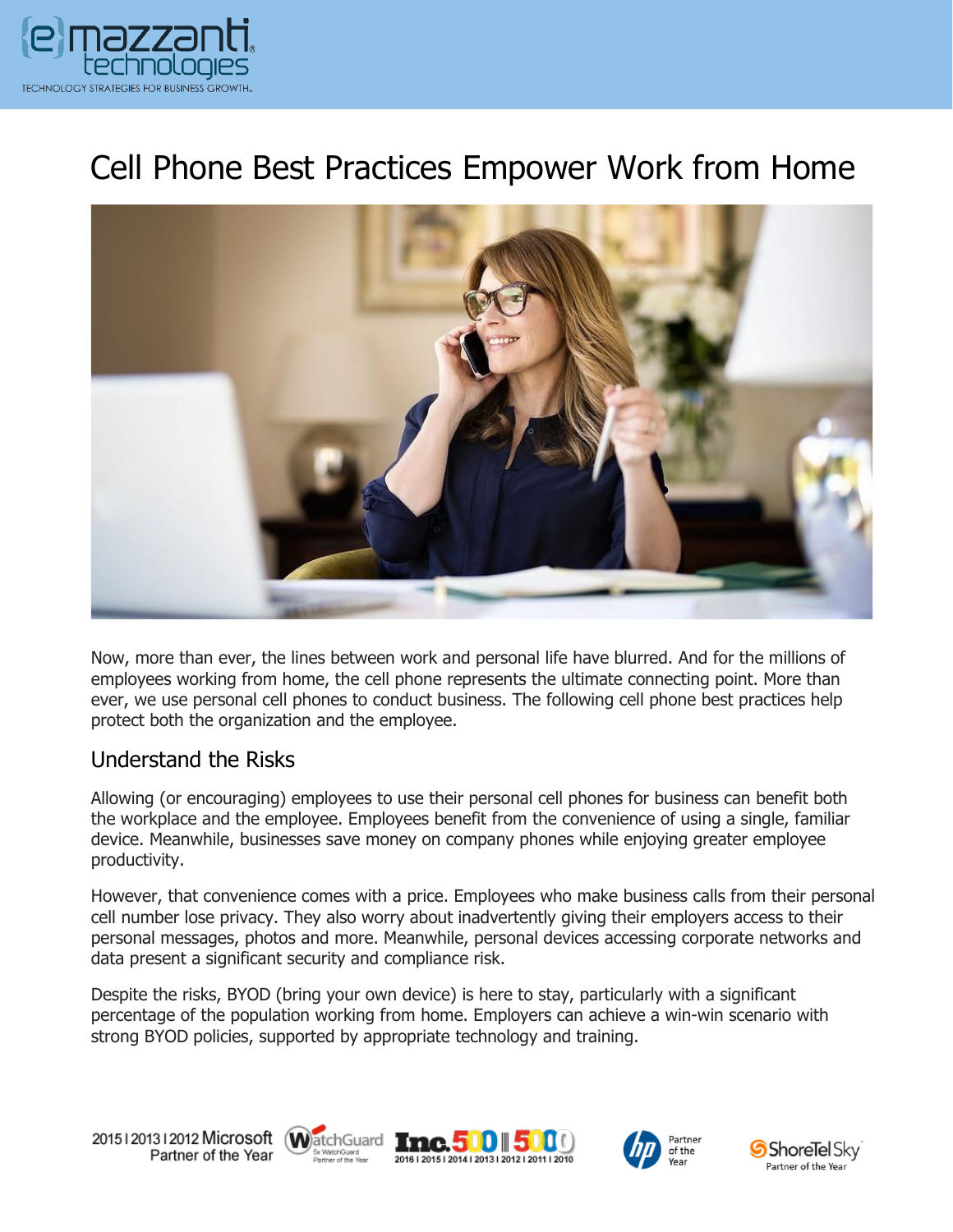# Start with a Solid BYOD Policy

BYOD policies define the responsibilities of both the company and the employee regarding personal devices for business use, providing the framework for BYOD best practices. A strong policy should include at least the following:

• Acceptable use – Indicate items such as what company resources employees can use from their personal cell phones, a list of approved cell phones and appropriate methods for storing and sharing files.



- Guidelines for support Specify what maintenance the company IT staff will provide and when the employee should contact their carrier for support. For instance, IT will typically install and maintain items such as security and productivity tools. The carrier should provide support for the phone itself.
- Ownership Specify whether the company or the employee owns the applications and data on the cell phone.
- Lost or stolen phones Outline notification procedures for employees to follow if their cell phone disappears. Also specify actions the company will take in the event of a lost phone, including remote wipe, if applicable.
- End of employment Detail the procedure to follow to separate personal and business data when an employee leaves the company.
- Cell phone end of life Specify procedures to dispose of old cell phones in a way that does not compromise sensitive data.

20151201312012 Microsoft WatchGuard Tnc. 500 500 Partner of the Year







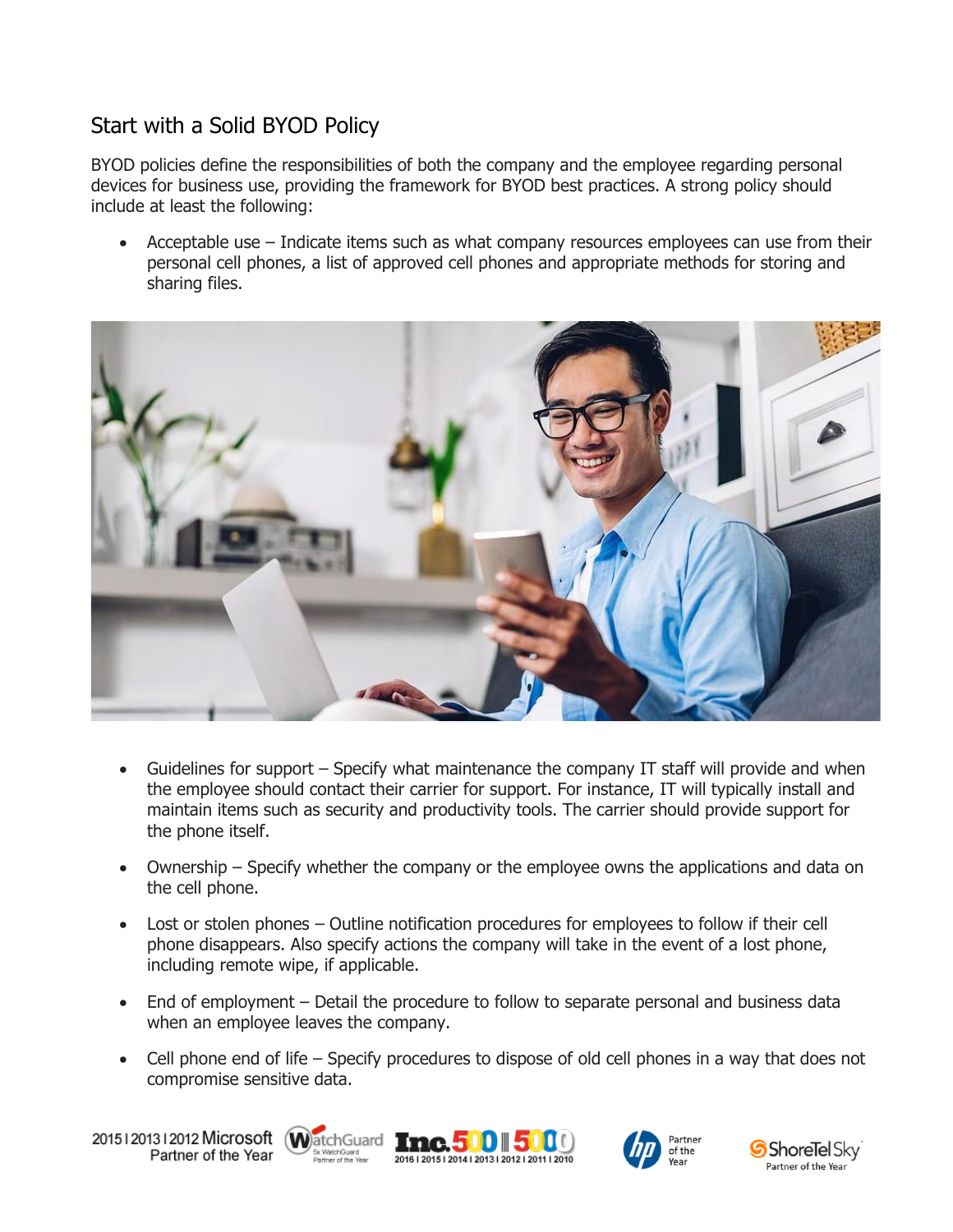- [Security policies](https://www.emazzanti.net/securing-mobile-devices/) These should include policies for passwords, security updates, connecting to corporate networks, and so forth.
- Reimbursement Indicate whether the company will reimburse employees for a portion of the cell phone costs. California law, for instance, mandates that employers provide reimbursement to employees who conduct business on personal cell phones.



### Support Policies with Technology

Policies on paper do little without supporting technology and training. Where possible, automate policies. Additionally, take advantage of available technology solutions to help alleviate privacy and security concerns.

For example, [mobile device management](https://www.emazzanti.net/law-firm-mobile-security-best-practices/) (MDM) solutions allow organizations to control which devices connect to the network. They also provide the capability to restrict access by job function and enforce application whitelists or blacklists. And if a cell phone with sensitive data becomes lost or stolen, the MDM provides remote wipe capabilities.

Containers, often in combination with an MDM, partition the cell phone, keeping personal and business operations separate. Thus, an employee's personal applications cannot access business data, and vice versa. Additionally, when an employee leaves, containerization allows IT to remotely remove just the business data without affecting personal applications.

In addition to device management, various technology options allow employees to use multiple phone numbers from a single phone. This keeps personal numbers private and reduces confusion.